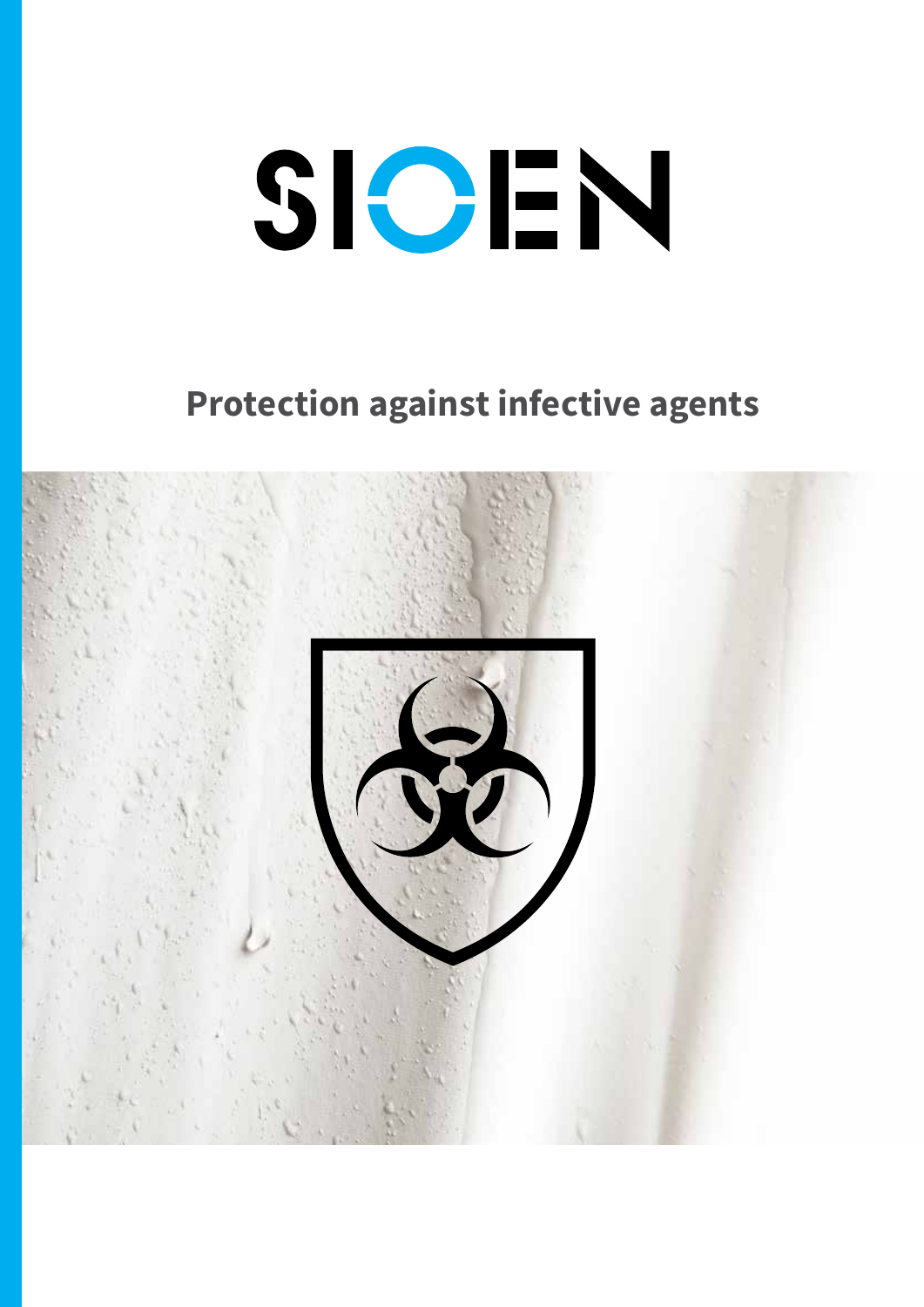# **Protective clothing: a necessary line of defence**

2020 is a year that will be forever in our memories as we got confronted with a pandemic the 21st century hadn't seen yet. The outbreak of the Covid-19 virus reminded us of how important personal protective equipment is. Not only to protect ourselves, but also to protect others. As the European market leader, Sioen could not stand aside and watch this happen. At Sioen we not only produce highly technical protective clothing, but we also strive to find a solution for the need of our customers. We immediately considered our technical fabric Flexothane® Kleen as a possible solution for this worldwide health crisis we are facing.





### **Protection against infective agents**

In response to this health crisis, Sioen examined the compliance of its Flexothane® Kleen garments to EN 14126:2003 standard: Performance requirements and test methods for protective clothing against infective agents. This standard specifies requirements and test methods for re-usable and limited use protective clothing providing protection against infective agents. These materials must protect the skin, and therefore the wearer, against possible contact with biological substances and prevent the spread of germs.

The EN 14126 only covers performance requirements and always goes together with a chemical standard, in case of Flexothane® Kleen this is EN 14605. The EN 14126 standard comprises 4 test methods to determine the level of protection against several specific biological dangers. The tests differ depending on the kind of biological danger (bacteria or viruses) and the nature of contamination (particles, fluids or aerosol).

Flexothane® Kleen has specifically been tested on its resistance to penetration under pressure by bloodborne pathogenes (ISO/FDIS 16604). A liquid contaminated with a bacteriophage is used for this kind of test.

# **Technology combined with international standards**

Flexothane® has originally been engineered to form a durable and impenetrable barrier against water and wind. The fact that Flexothane® is waterproof is very important in the fight against viruses that are spread through body moisture, saliva or nasal mucus. The polyurethane coating on the stretchable knitted base makes the fabric supple, highly tear resistant and machine washable. Moreover, the Flexothane® Kleen range is especially designed for industries that require an optimum hygiene, hence it is possible to wash these garments at 95°C! Likewise, these garments make for an ecological alternative for all the disposable garments.

Our range of Flexothane® Kleen garments all comply to the international standard EN 14605 for protective clothing against liquid chemicals. More specifically they are labelled as Type PB [4], meaning that these offer partial body protection with spray-tight connections between different parts of the clothing. Partial body protection garments offer protection to specific parts of the body against permeation of chemical liquids, such as our Nantou apron, our Cork sleeves or our Killybeg bib and brace.

## **Design and comfort matter when it comes to protection**

Our designers have to take into account many requirements when designing a protective garment, after all, the safety and health of people depend on it. For example, viruses, bacteria and spores are small enough to penetrate through opening of sewn seams so welded or taped seams are recommended. All the seams of our Flexothane® garments are highfrequency welded.

Furthermore, the garment cannot have features which may collect liquid chemicals and hold them onto the fabric surface like unprotected pockets. Attention to detail is vital and our designers make sure that our clothing is designed in such a way that no penetration of chemicals/infective agents is possible.

Flexothane® is strong, supple and light. It is a 150% stretchable fabric. It doesn't restrict your movements in any way, in fact, it moves with you and thus ensures your freedom of movement.

Have a look at our website and choose the right protective clothing for you. You may need the Morgat jacket or you might prefer a longer coat like the Rigi. Or maybe our Boulogne apron does the trick for you.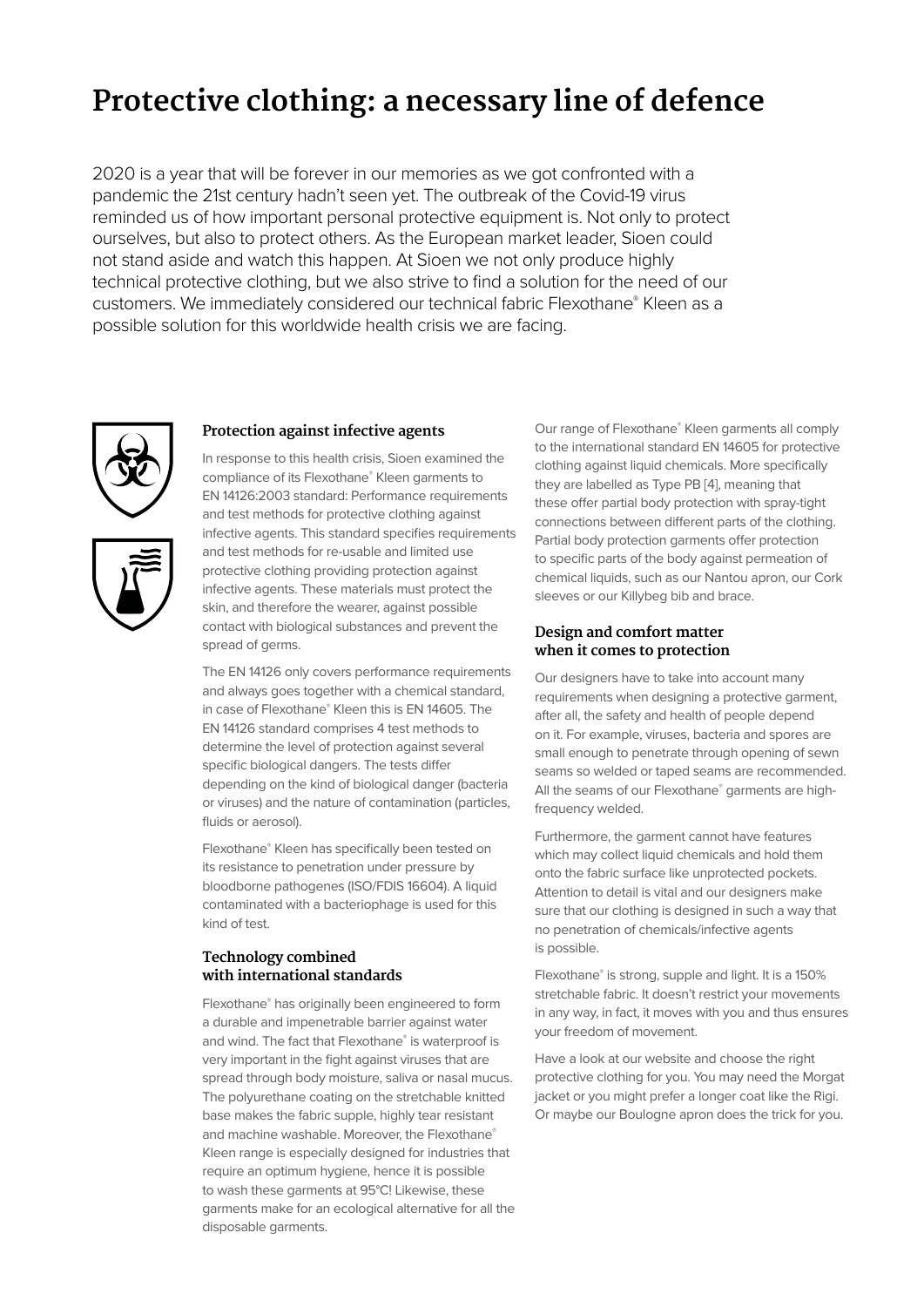# **NE** F

# **Flexothane® Kleen**









*Morgat - 4391A2FK0* **Jacket**

**Reversible bib and brace**



**Coat**

*Boulogne - 8133A2FK0* **Apron with sleeves**



*Nantou - 8195A2FK0* **Apron**



*Cork (Kleen) - 8161A2FK0* **Sleeves**